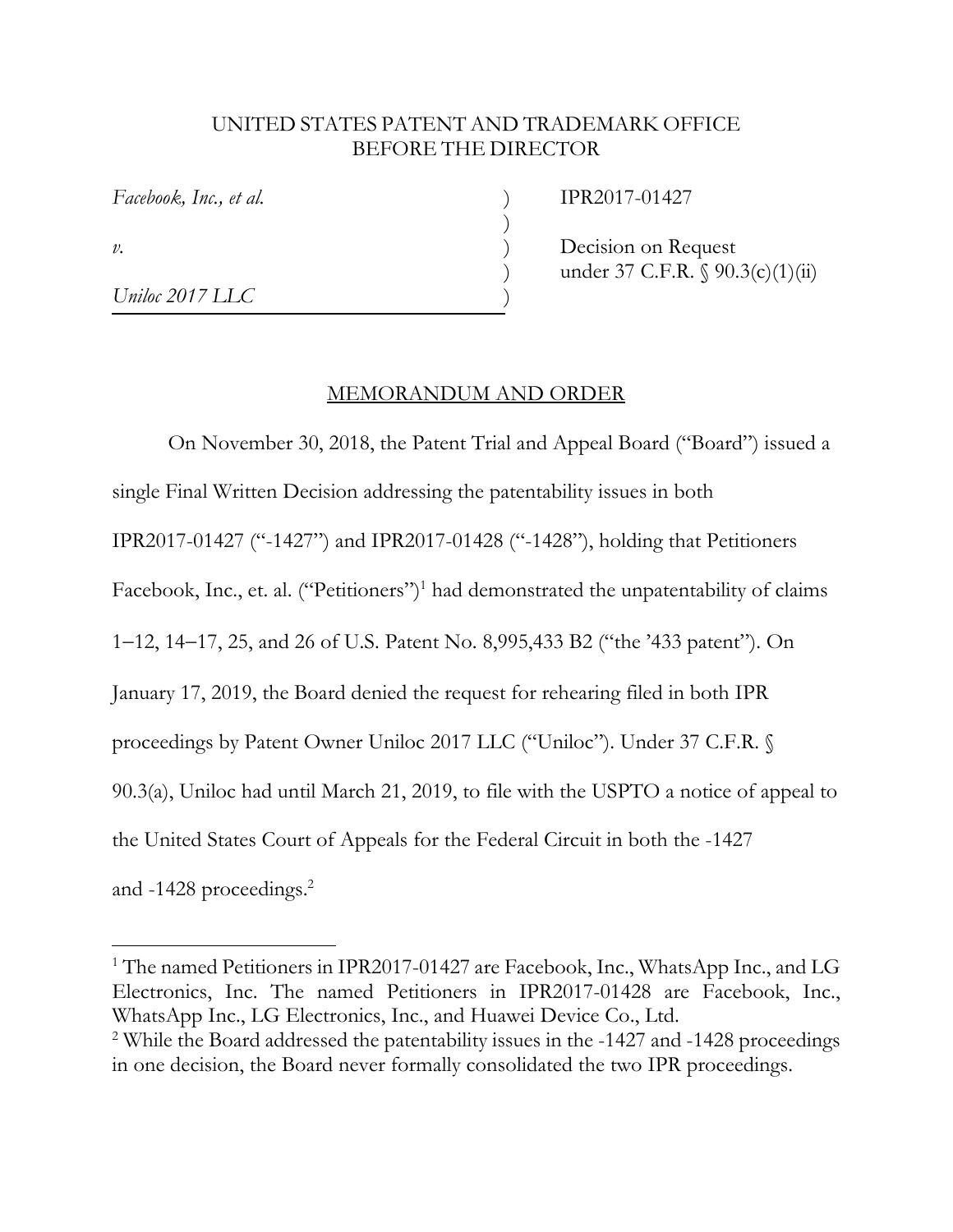Before the Director here is Uniloc's Request, filed on July 11, 2019, for additional time pursuant to 37 C.F.R. § 90.3(c) in which to appeal the Final Written Decision in the -1427 proceeding.<sup>3</sup> As explained below, the Director finds that the facts support a finding of excusable neglect and grants a limited four-day extension of time on Uniloc's notice of appeal in the -1427 proceeding.

 Uniloc took steps to file a notice of appeal in the -1427 proceeding within the regulatory 63-day deadline. Uniloc's primary attorney—Ryan Loveless—instructed another attorney in his firm—Travis Richins—to file the appeal notice for the underlying proceeding with the USPTO, and provide copies to the Board, Federal Circuit, and opposing counsel. *See* -1427 Req. at 2-5. On March 21, 2019, Mr. Richins took steps to (1) file the appeal notice with the USPTO Office of the General Counsel (per 37 C.F.R. §§ 90.2 & 104.2), as well as (2) electronically file copies with the PTAB (using the Board's E2E system) and the Federal Circuit, and (3) email copies to opposing counsel. *See id.*

Per the certificate of service, Uniloc mailed the -1427 appeal notice to the USPTO Office of the General Counsel on March 21, 2019. *See* Loveless Decl., Exh. C (-1427 appeal notice filed with USPTO). Uniloc explains that it intended to use the United States Postal Service's ("USPS") "Priority Mail Express®" service to file the

<sup>3</sup> Uniloc filed a separate request in the -1428 proceeding.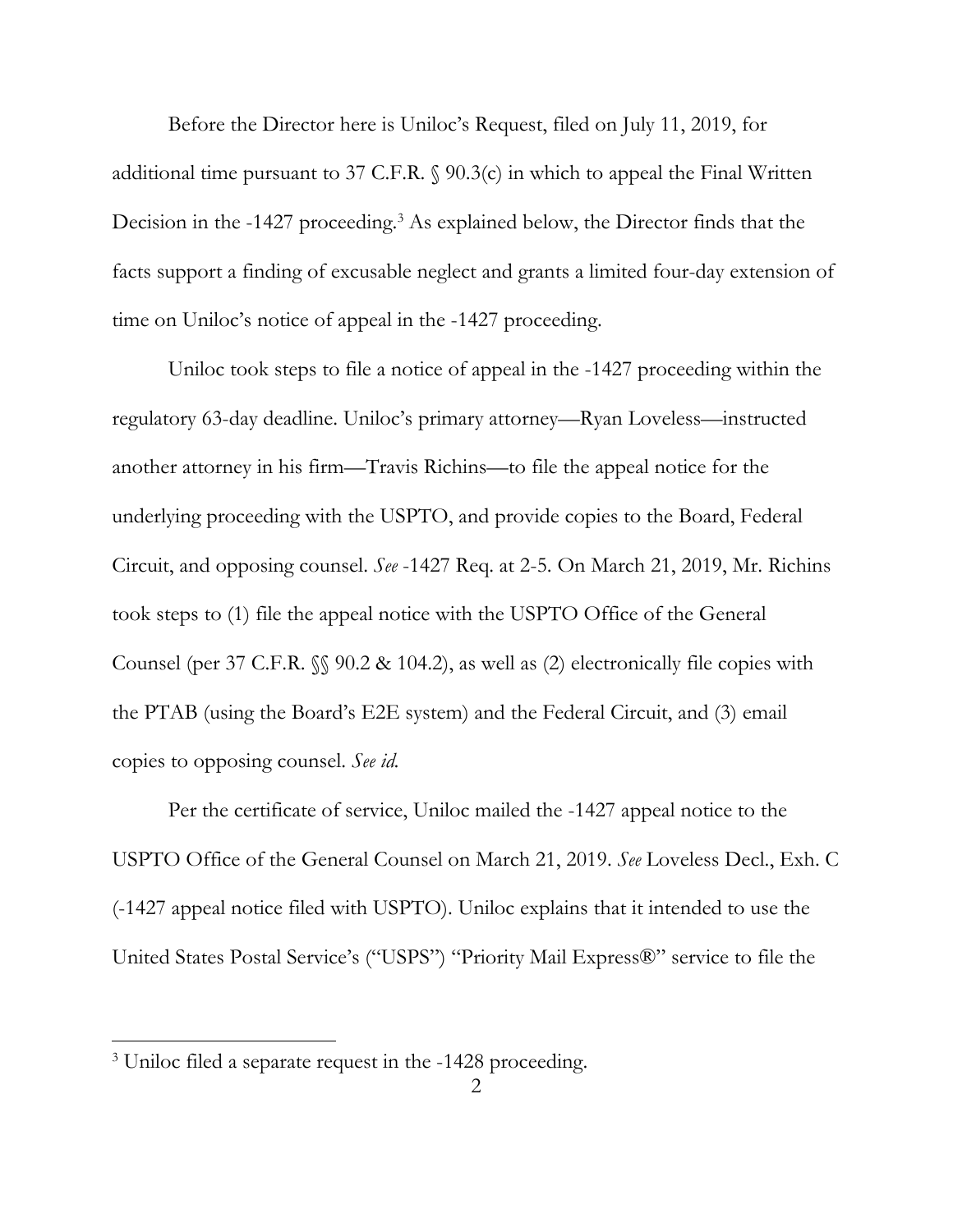appeal notice.<sup>4</sup> -1427 Req. at 4. Mr. Loveless explains that he intended to use the Priority Mail Express service to take advantage of 37 CFR  $\S$  1.10(a)(1), which provides that any paper filed with the USPTO using the Priority Mail Express® service "will be considered filed with the USPTO on the date of deposit with the USPS." *See* Loveless Decl. ¶ 12. However, Mr. Richins mailed the appeal notice using the USPS's "Priority Mail®" service. *See* -1427 Req. at 4; Loveless Decl., Exh. C. (date-stamped notice of appeal in -1427). The Solicitor's Office received the -1427 appeal notice on March 25, 2019. *See* -1427 Req. at 5; Loveless Decl., Exh. C.

Also on March 21, 2019, Mr. Richins attempted to provide the Board with a copy of the -1427 appeal notice using the E2E system. Here, the facts in both the -1427 and -1428 proceedings are relevant. Mr. Richins followed the same procedure for electronically submitting copies of the appeal notices to the PTAB in both proceedings on March 21, 2019, with apparently two different outcomes. *See* Richins Decl. ¶ 3.

In the -1428 proceeding, the E2E system confirmed that the PTAB's E2E system received a notice of appeal on March 21, 2019. *See* Richins Decl. ¶ 3; Loveless Decl., Exh. A (E2E filing notice in -1428). However, in the -1427 proceeding, the

<sup>&</sup>lt;sup>4</sup> Uniloc used the term "Express Mail" in the certificates of service for the notices of appeal, which is the old name for the USPS's current "Priority Mail Express®" service. *See* -1427 Req. at 4; Loveless Decl. ¶ 12.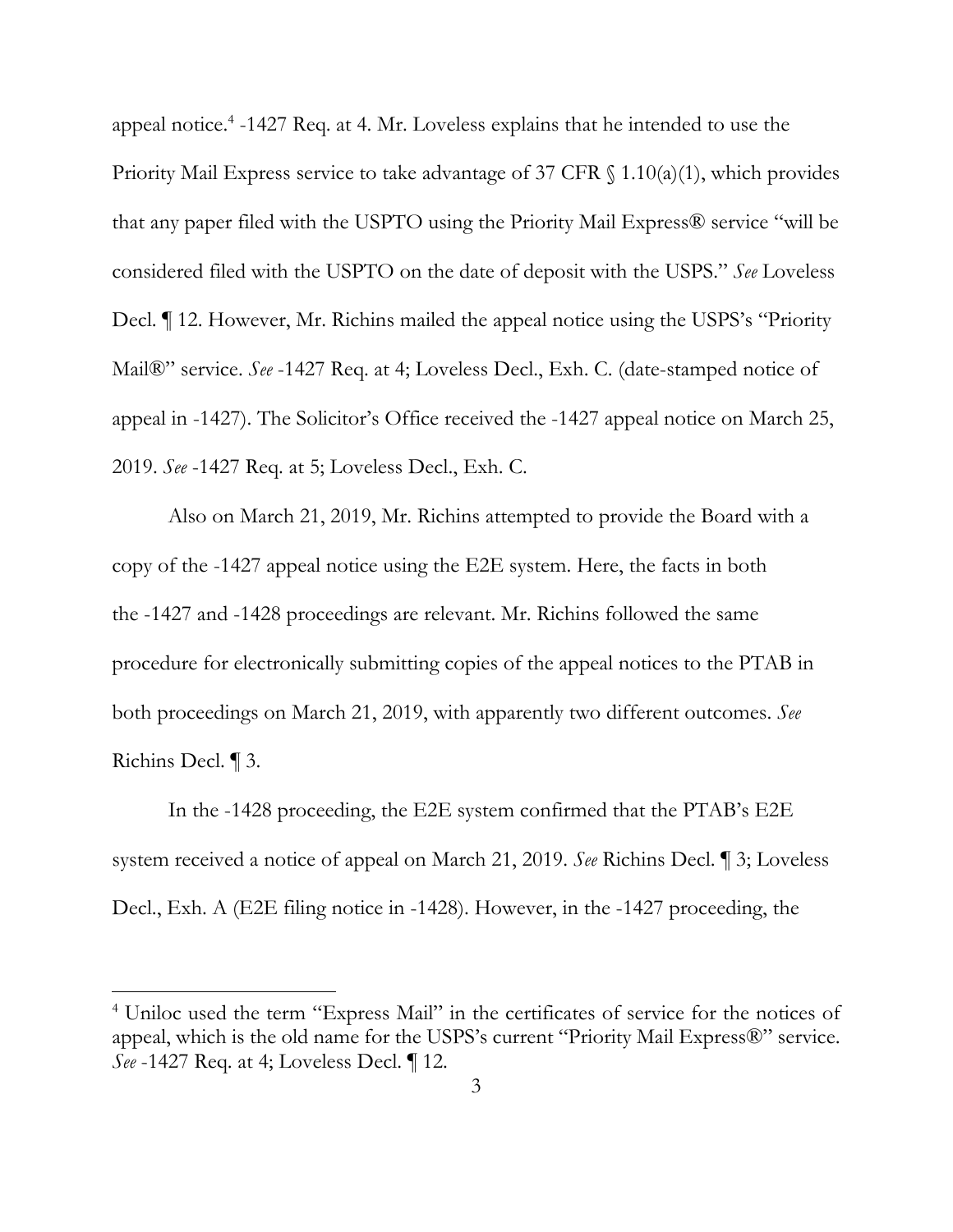E2E confirmation received by Uniloc states that "a Notice of Appeal has been filed" but that no documents were submitted with "this request." *See* Loveless Decl., Exh. B (E2E filing notice in -1427). However, the E2E confirmation notice is not entirely accurate. The E2E docket in the -1427 proceeding shows that documents were attached to Uniloc's submission. Exhibit 2005 in the E2E docket for the -1427 proceeding shows that a copy of the decision being appealed—the final written decision in the -1427 proceeding—was received by the filing system on March 21, 2019. Nonetheless, it appears undisputed that the E2E system did not receive an appeal "notice" on March 21, 2019. On May 6, 2019, a copy of the appeal notice received in the Solicitor's Office (date-stamped as received on March 25, 2019) was apparently uploaded into the electronic docket for the -1427 proceeding. Mr. Richins does not know why the E2E system received all appeal notice papers electronically filed in the -1428 proceeding, but not the -1427 proceeding. *See* Richins Decl. ¶ 3.

Mr. Richins also filed copies of the -1427 appeal notice with the Federal Circuit. The Federal Circuit appeal docket associated with the -1427 proceeding indicates that the Court received the appeal notice on March 21, 2019, and the Court docketed the appeal the next day. *See Uniloc 2017 LLC v. Facebook Inc.*, Appeal No. 19-1688, ECF No. 1 (Mar. 22, 2019) (involving the -1427 proceeding). The facts in the appeal associated with the -1428 proceeding are the same. *See Uniloc 2017 LLC v. Facebook Inc.*, Appeal No. 19-1689, ECF No. 1 (Mar. 22, 2019) (involving the -1428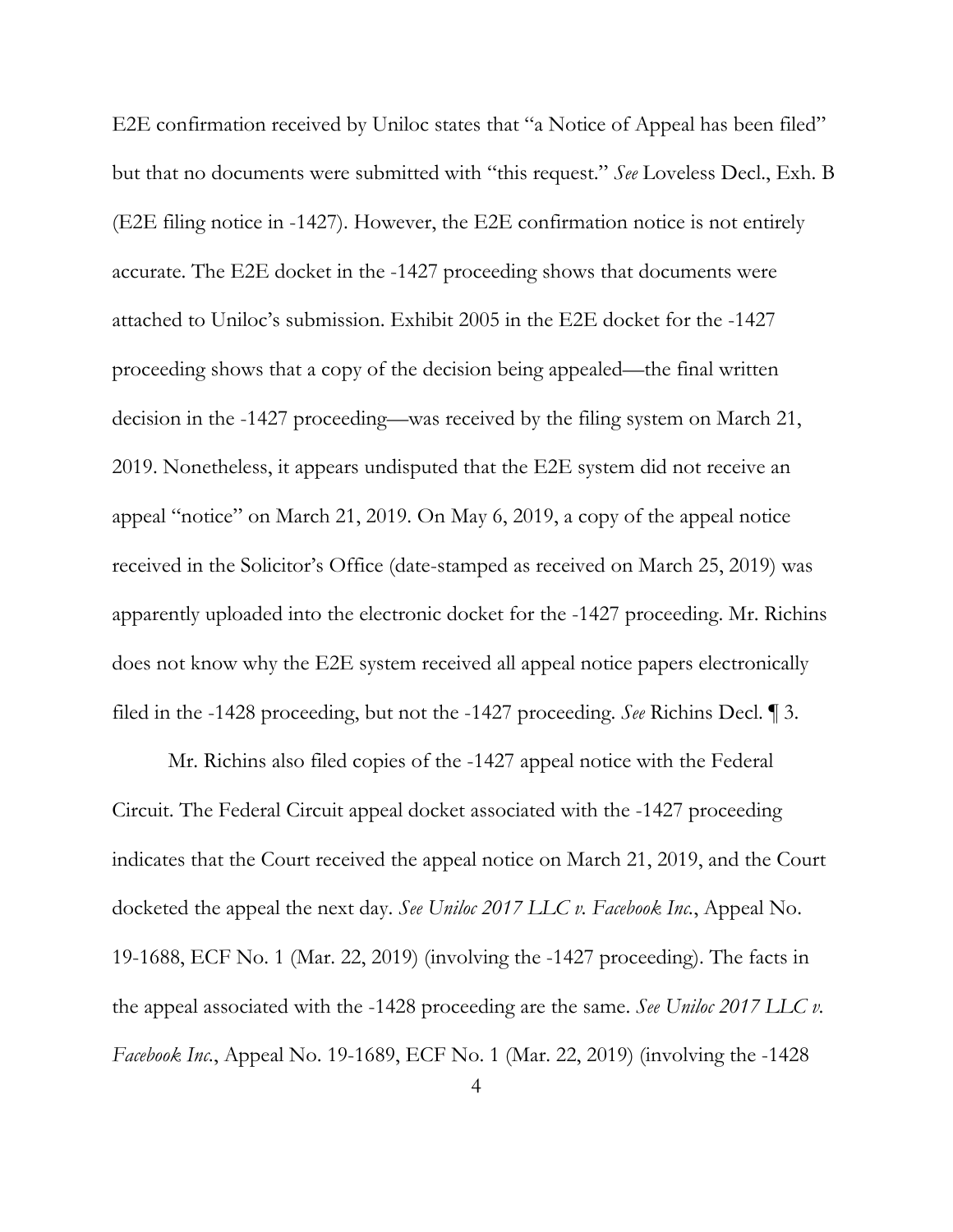proceeding). The Federal Circuit later consolidated the two appeals. *See Uniloc 2017 LLC v. Facebook Inc.*, Appeal No. 19-1688, ECF No. 2 (Mar. 27, 2019).

Lastly, Mr. Richins states that on March 21, 2019, he emailed a copy of the appeal notice in the -1427 proceeding to opposing counsel. *See* Richins Decl. ¶ 4 & Exh (March 21, 2019 email to opposing counsel with copy of -1427 appeal notice).

On July 1, 2019, Appellee LG Electronics ("LGE") moved with the Federal Circuit to dismiss Appeal No. 19-1688 (related only to the -1427 proceeding) for lack of jurisdiction, arguing that Uniloc had failed to timely file the underlying notice of appeal in the -1427 proceeding with the USPTO. *See Uniloc 2017 LLC v. Facebook Inc.*, Appeal No. 19-1688, ECF No. 30 (Jul. 1, 2019). LGE did not move to dismiss Appeal No. 19-1689, associated with the -1428 proceeding.

After additional briefing from both parties on LGE's dismissal motion, the Federal Circuit stayed the briefing schedule in the consolidated appeal, with instructions to the parties to inform the Court regarding how they believe the appeal should proceed once the Director decided the underlying time extension request in the -1427 appeal (filed with the USPTO on July 11, 2019). *See Uniloc 2017 LLC v. Facebook Inc.*, Appeal No. 19-1688, ECF No. 38 (Aug. 19, 2019). On July 19, 2019, LGE filed with the USPTO an Opposition to Uniloc's extension request in the -1427 proceeding.

The Director may extend the time for filing a notice of appeal after the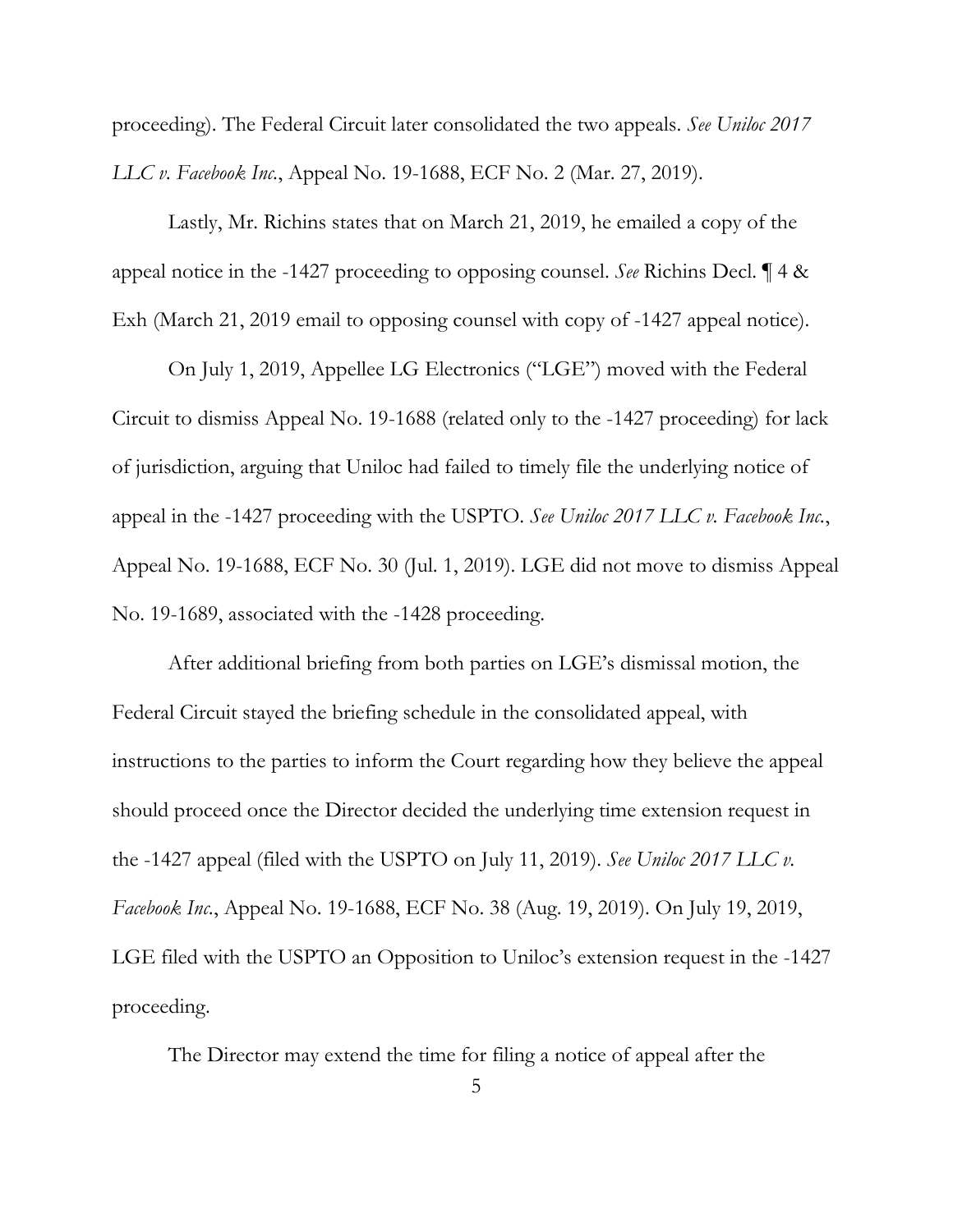expiration of the period for filing an appeal "upon a showing that the failure to act was the result of excusable neglect." 37 C.F.R. § 90.3(c)(1)(ii); *see also Mitsubishi Cable Industr., Ltd., et al. v. Goto Denshi Co., Ltd.*, Memorandum and Order at 2-7, Dkt. No. 28 (IPR2015-01108) (May 3, 2017) ("*Mitsubishi*") (explaining why the Director retains authority to decide Rule 90 time-extension requests where an untimely notice of appeal has concurrently or subsequently been filed). The authority to decide such requests has been delegated to the Solicitor. *See* MPEP § 1002.02(k)(3). In determining excusable neglect, the USPTO applies the standard used by the Federal Courts. *See* MPEP § 1216; *Pioneer Inv. Servs. Co. v. Brunswick Assocs. Ltd. P'ship*, 507 U.S. 380, 395 (1993); *see, e.g.*, *Mitsubishi* at 7-14; *IpVenture, Inc. v. FedEx Corp.*, Memorandum and Order (Inter Partes Reexamination Control No. 95/001,896) (Apr. 4, 2017) ("*IpVenture II*").

The "excusable neglect" inquiry is

an equitable one, taking account of all relevant circumstances surrounding the party's omission. These include . . . [1] the danger of prejudice to [another party], [2] the length of the delay and its potential impact on judicial proceedings, [3] the reason for the delay, including whether it was within the reasonable control of the movant, and [4] whether the movant acted in good faith.

*Pioneer*, 507 U.S. at 395. Excusable neglect "is understood to encompass situations in which the failure to comply with a filing deadline is attributable to negligence." *Id.* at 394. Use of the term "neglect" permits late filings caused by "inadvertence, mistake, or carelessness, as well as by intervening circumstances beyond the party's control."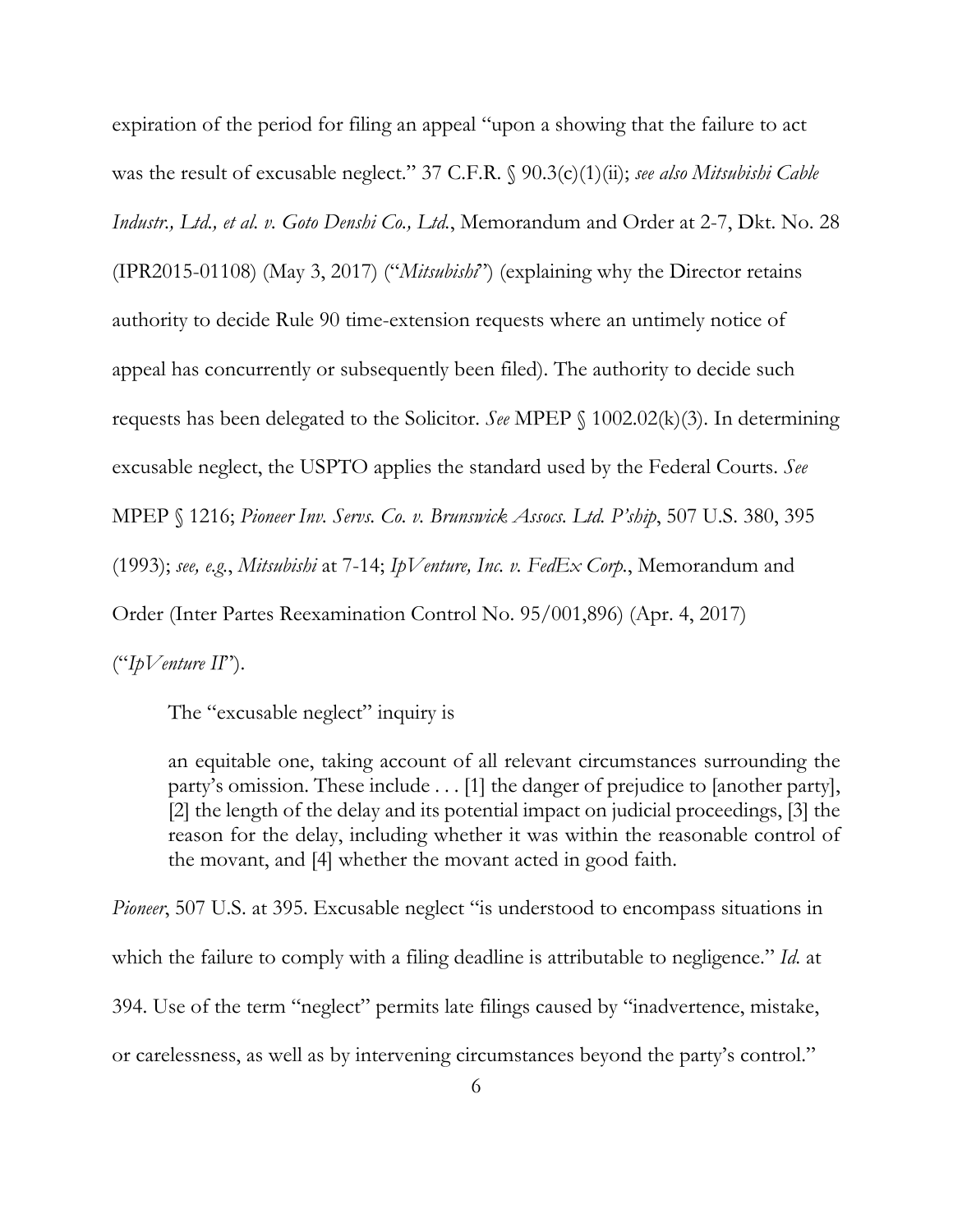*Id.* at 388. Limiting such "neglect" to "excusable" situations deters parties from "freely ignoring court-ordered deadlines." *Id.* at 395; *see generally Amgen Inc. v. Hoechst Marion Roussel, Inc.*, 25 F. App'x 923, 924 (Fed. Cir. 2001). The third *Pioneer* factor relating to why the filing was delayed—is generally considered the most important factor in the analysis, although it does not control the inquiry. *See, e.g.*, *FirstHealth of the Carolinas, Inc. v. Carefirst of Maryland, Inc.*, 479 F.3d 825 (Fed. Cir. 2007); *Pumpkin, Ltd. v. The Seed Corps*, 43 USPQ2d 1582, 1586-87 n.7 (T.T.A.B. 1997). Assuming, without deciding, that Uniloc's attempt to file its notice of appeal in the –1427 proceeding was untimely, the Director concludes that the facts here support granting Uniloc a limited four-day extension on filing its notice of appeal.

On the third *Pioneer* factor, Uniloc attempted to comply with Rule 90.2(a) by mailing its notice of appeal on or before the March 21, 2019 deadline. Further, the Solicitor's Office physically received the notice of appeal in the -1427 proceeding on March 25, 2019, four calendar days after the due date (and only two business days after the due date). Uniloc argues that the failure to timely file the notice of appeal with the USPTO in the manner required by 37 CFR  $\S$  90.2(a) on or before the deadline resulted from a miscommunication regarding how to file the notice. *See* -1427 Request at 8-9 (analogizing facts to those in *Mitsubishi*).

Ultimately, the Director finds that this factor weighs in favor of granting the requested extension. Uniloc could have, as LGE presses, done more to ensure that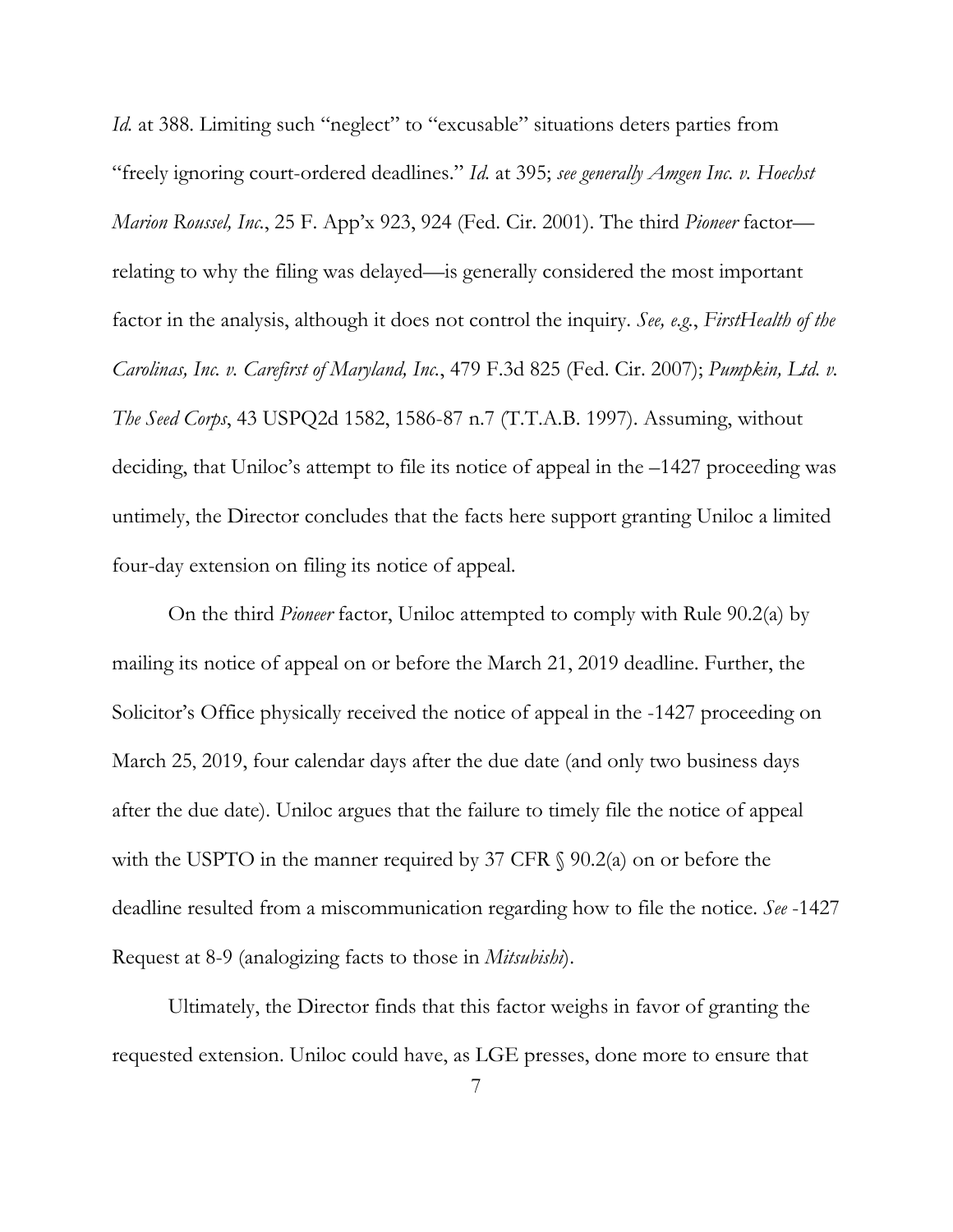the USPTO received its notice of appeal on or before March 21, 2019. *See* Opp. at 5. But the "excusable neglect" inquiry necessarily always includes some neglect. *See Pioneer*, 507 U.S. at 394. The question is whether Uniloc's negligence in failing to timely file its notice of appeal here is excusable, an equitable determination that must take "account of all relevant circumstances surrounding the party's omission." *Id*. at 395; *Two-Way Media LLC v. AT&T, Inc.*, 782 F.3d 1311, 1316 (Fed. Cir. 2015) (observing in the context of FRAP  $4(a)(5)$  that the "excusable neglect" inquiry "assumes some neglect on behalf of the non-filer and directs the district court to exercise its equitable discretion to determine whether that neglect should be excused").

The Director gives weight to the fact that the underlying extension request and supporting declarations indicate that Uniloc: (1) made a timely decision to appeal the decision in the -1427 proceeding, accompanied by earnest efforts to (2) file a notice of appeal on or before the deadline with the Director, and (3) provide requisite notice to the Board, Federal Circuit, and opposing parties. To be sure, the USPTO did not actually receive a notice of appeal on or before the deadline in the -1427 proceeding, but the USPTO did receive notice before the deadline of Uniloc's attempted filing of a notice of appeal. Considering all of these circumstances, the Director finds that failure in the -1427 proceeding does not evince an abdication of Uniloc's responsibility to make a prompt determination of whether to pursue appeal or that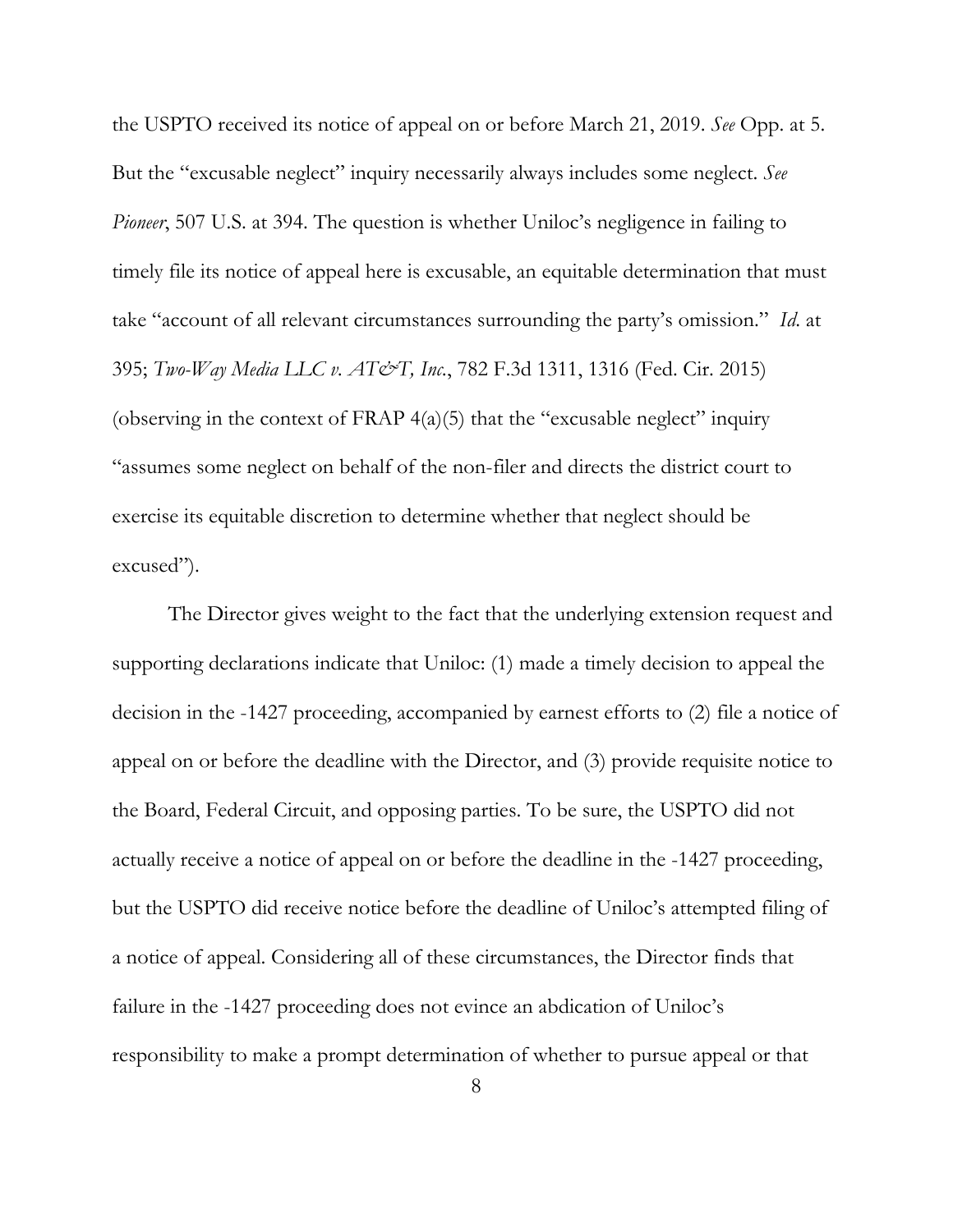Uniloc otherwise "flout[ed]" the filing deadline or USPTO regulations. *See Pioneer*, 507 U.S. at 388, 395; *Amgen*, 25 F. App'x at 924-25 (delayed filing, while within the reasonable control of party, was not an attempt to ignore judicial deadlines).

In such circumstances, the USPTO is loath to abandon a party's rights to receive judicial review of agency action. *See In re Gilman*, 887 F.3d 956, 964 (9th Cir. 2018) (noting preference for "resolv[ing] cases on the merits" in affirming Rule 60(b) relief). This is true particularly in situations like this where, as discussed below, there is no indication of prejudice to another party or proceeding. Thus, even if this factor were to weigh against finding "excusable neglect," the negligence is "not so egregious" as to outweigh the remaining considerations, which all favor finding the standard met for reasons discussed below. *See id.*, 887 F.3d at 963-64 (standard contemplates "relief even when counsel makes an unreasonable mistake"); *M.D. by and through Doe v. Newport-Mesa Unified School District*, 840 F.3d 640, 643 (9th Cir. 2016) (holding that trial court abused its discretion under Fed. R. Civ. P. 60(b)(1) in finding no excusable neglect where only factor weighing against relief related to the reason for the late filing); *see also Moczek v. Secretary of Health and Human Services*, 776 F. App'x 671, 675 (Fed. Cir. 2019) (relying upon *M.D.* in finding special master abused discretion in Vaccine Act case for letting reasons for the delay control that were not "so egregious" as to outweigh countervailing considerations).

Relatedly, Uniloc's earnest attempts to timely appeal and provide related copies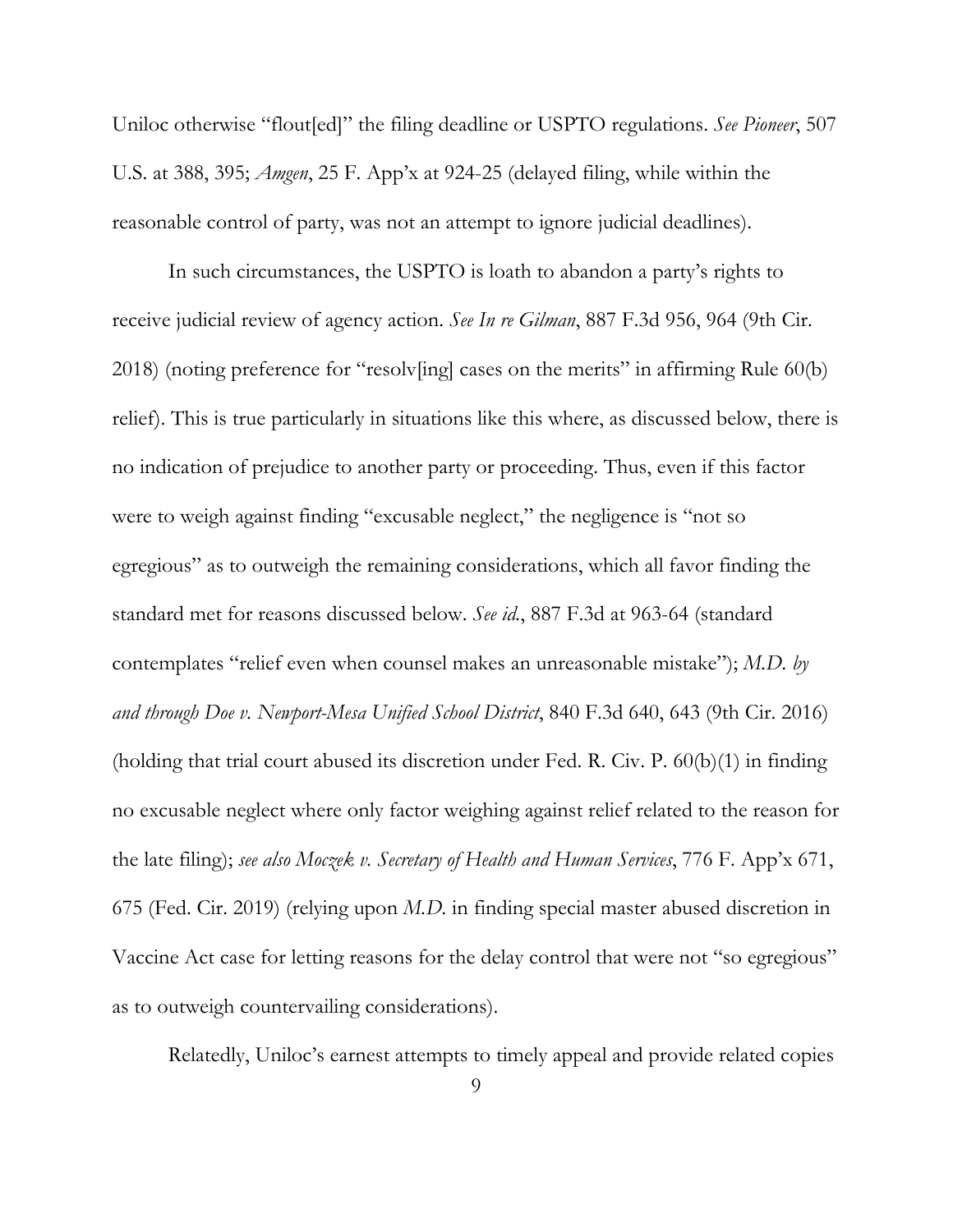to necessary parties show good faith on Uniloc's part under the fourth *Pioneer* factor. The explanation proffered by Uniloc for the chain of events "may be a poor excuse but it doesn't show bad faith." *M.D.*, 840 F.3d at 643. LGE argues in its Opposition that Uniloc's failure to seek the requested extensions sooner undercuts any claim to good faith. *See* Opp. at 9-11. Uniloc had a reasonable basis to believe that its notice of appeal in the -1427 proceeding was timely, even at the point that it filed the underlying request. Indeed, on May 1, 2019, the USPTO filed the "Notice Forwarding Certified List," which states that the notices in both the -1427 and -1428 proceedings were timely. And, as Uniloc explains, no formal dispute regarding the timeliness in the -1427 proceeding existed until July 1, 2019, when LGE filed its motion to dismiss Appeal No. 19-1688. *See* -1427 Req. at 3-4. Uniloc filed the underlying requests shortly thereafter on July 11, 2019, a relatively short and reasonable time frame.

Uniloc did not pursue inconsistent positions by arguing to the Federal Circuit that the -1427 appeal notice is timely while also seeking additional time on that notice at the USPTO, as LGE asserts. *See* Opp. at 10-11. Uniloc's Rule 90 extension request affirmatively states that it sought the additional time out of an "abundance of caution" because it believed its appeal notice timely, and references its argument to that effect in the Federal Circuit briefing on LGE's dismissal motion. *See* -1427 Req. at 6-7 n.2. Uniloc's good faith conduct here weighs in favor of granting the relief under the fourth *Pioneer* factor. *See Pioneer*, 507 U.S. at 395.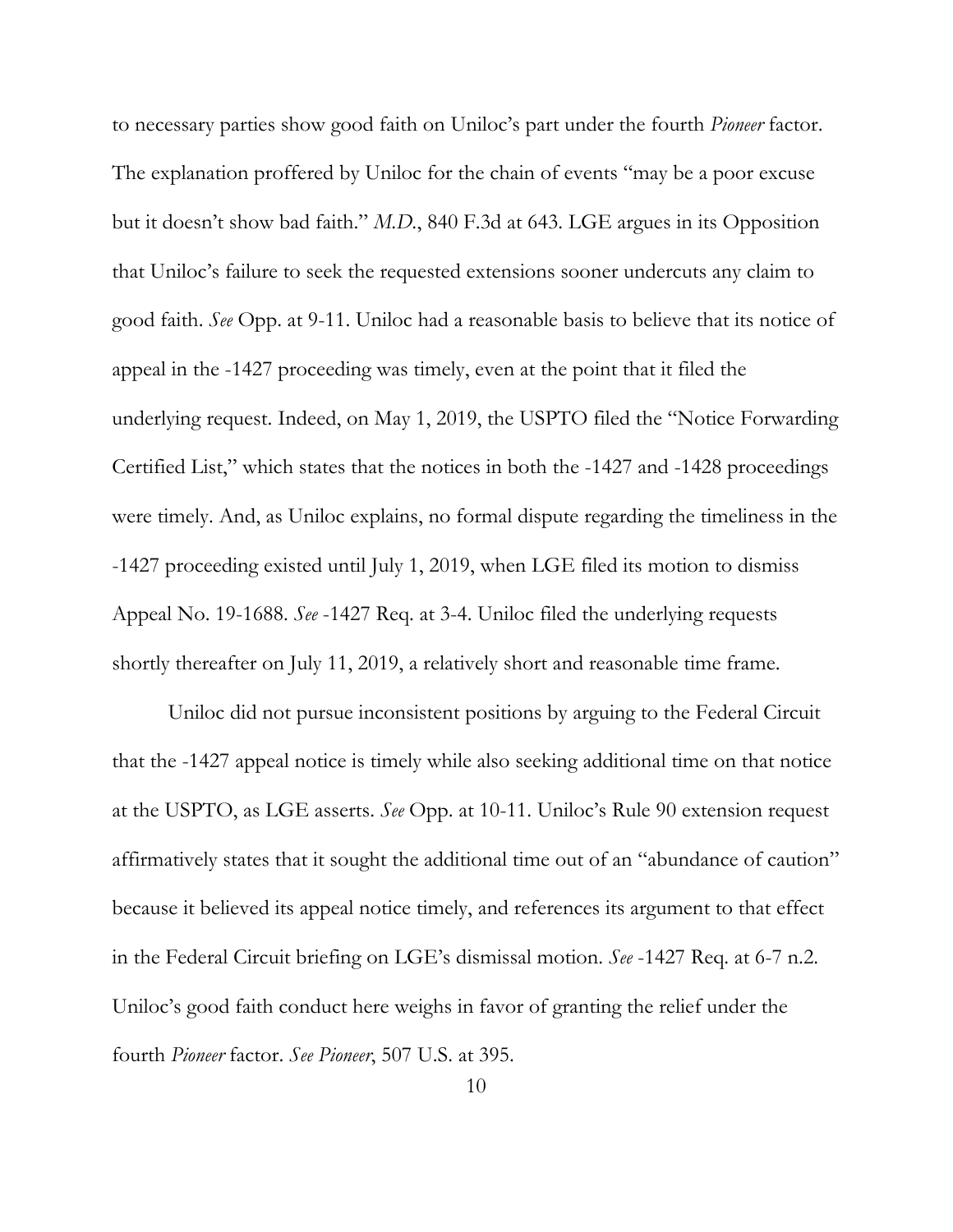There is no evidence of prejudice to any Petitioner/Appellee under the first *Pioneer* factor. LGE's Opposition does not argue that the circumstances surrounding Uniloc's appeal notice filing prejudiced it or another party. Indeed, other interested parties—including LGE—received copies of the notice of appeal in both the -1427 and -1428 proceedings from Uniloc on March 21, 2019.<sup>5</sup> Further, those parties received notice that Uniloc had appealed in the -1427 proceeding from the Federal Circuit on March 22, 2019, when the court docketed the appeal. The absence of prejudice, coupled with the evidence of good faith, supports granting the requested time. *See Cheney v. Anchor Glass Container Corp.*, 71 F.3d 848, 850 (11th Cir. 1996) (delayed filing—an "omission[] caused by carelessness" as a result of "failure in communication" between different counsel—found to be "excusable neglect" in context of Fed. R. Civ. P. 60(b) given absence of prejudice and bad faith conduct)

<sup>&</sup>lt;sup>5</sup> LGE argues that differences between the mailing address in the copy of the appeal notice it received on March 21, 2019, and the appeal notice received by the Solicitor's Office on March 25, 2019 (and later uploaded to the E2E system in the -1427 proceeding) render Uniloc's service on LGE "ineffective." Opp. at 7 n.3. The only difference appears to be that the version filed with the General Counsel and received by the Solicitor's Office says "Mail Stop 8" in the address line, while the emailed copy has a "Mail Stop" address without the "8." The two documents appear substantively identical. Other than alleging that the address difference raises "doubts about the provenance" of the document (Opp. at 7 n.3), LGE does not identify any substantive difference or allege any prejudice from the differences in the mailing addresses. The Director obviously considers important accurate service of filings on opposing parties. While potentially relevant to the degree of care exercised by Uniloc in pursuing its appeal here, the slight differences in the two versions do not otherwise alter the weighing of the *Pioneer* factors here.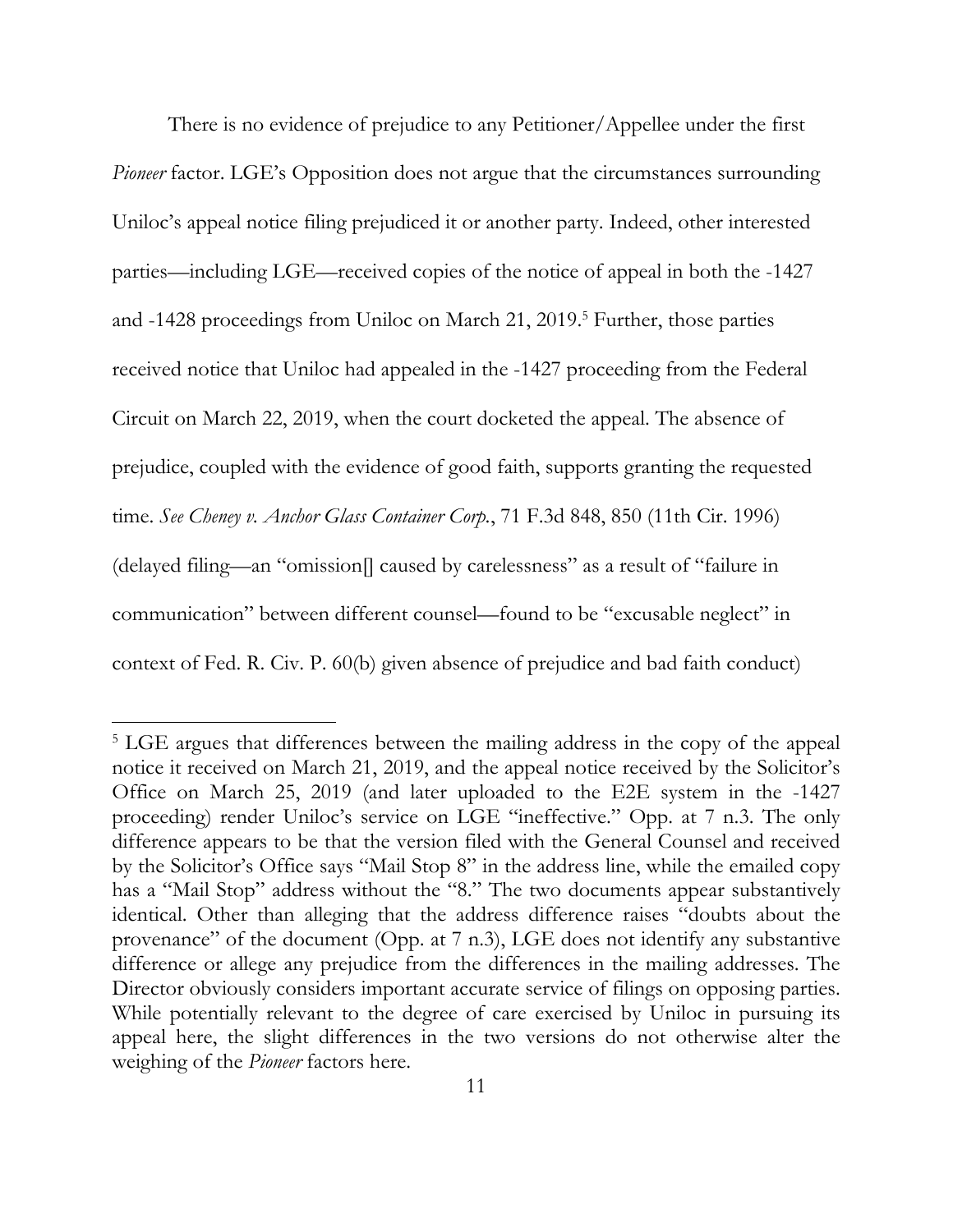(internal citations omitted).

Nor is there evidence of actual or potential negative impact to any judicial or administrative proceedings, as relevant under the second *Pioneer* factor. Uniloc has already filed its opening brief in the consolidated appeal. Similarly, the four-day delay between expiration of the appeal filing deadline and the USPTO's physical receipt of the mailed appeal notice did not result in any meaningful delay in the proceedings under the second *Pioneer* factor. These facts all weigh in favor of granting the Request.

Finally, the Director finds relevant the high degree of interrelatedness between review of the final written decision in the -1427 proceeding in Appeal No. 19-1688, and review of the decision in the -1428 proceeding in Appeal No. 19-1689. *See Google Inc. v. Vederi, LLC*, Memorandum and Order at 10 (*Inter Partes* Reexamination Control No. 95/000,682) (Jul. 11, 2017). LGE's dismissal motion at the Federal Circuit was limited to the 19-1688 appeal; LGE did not move to dismiss the 19-1689 appeal based upon an untimely notice of appeal. Similarly, LGE opposes only the additional requested time in the underlying -1427 proceeding; LGE does not oppose granting additional time on the appeal deadline in the underlying -1428 proceeding if needed. The Board here issued a consolidated final written decision in the two IPR proceedings and the Federal Circuit has consolidated the appeals of the proceedings. Denying Uniloc an additional four days on its notice in the -1427 proceeding would result in the unnecessarily harsh penalty of limiting Uniloc's appeal of the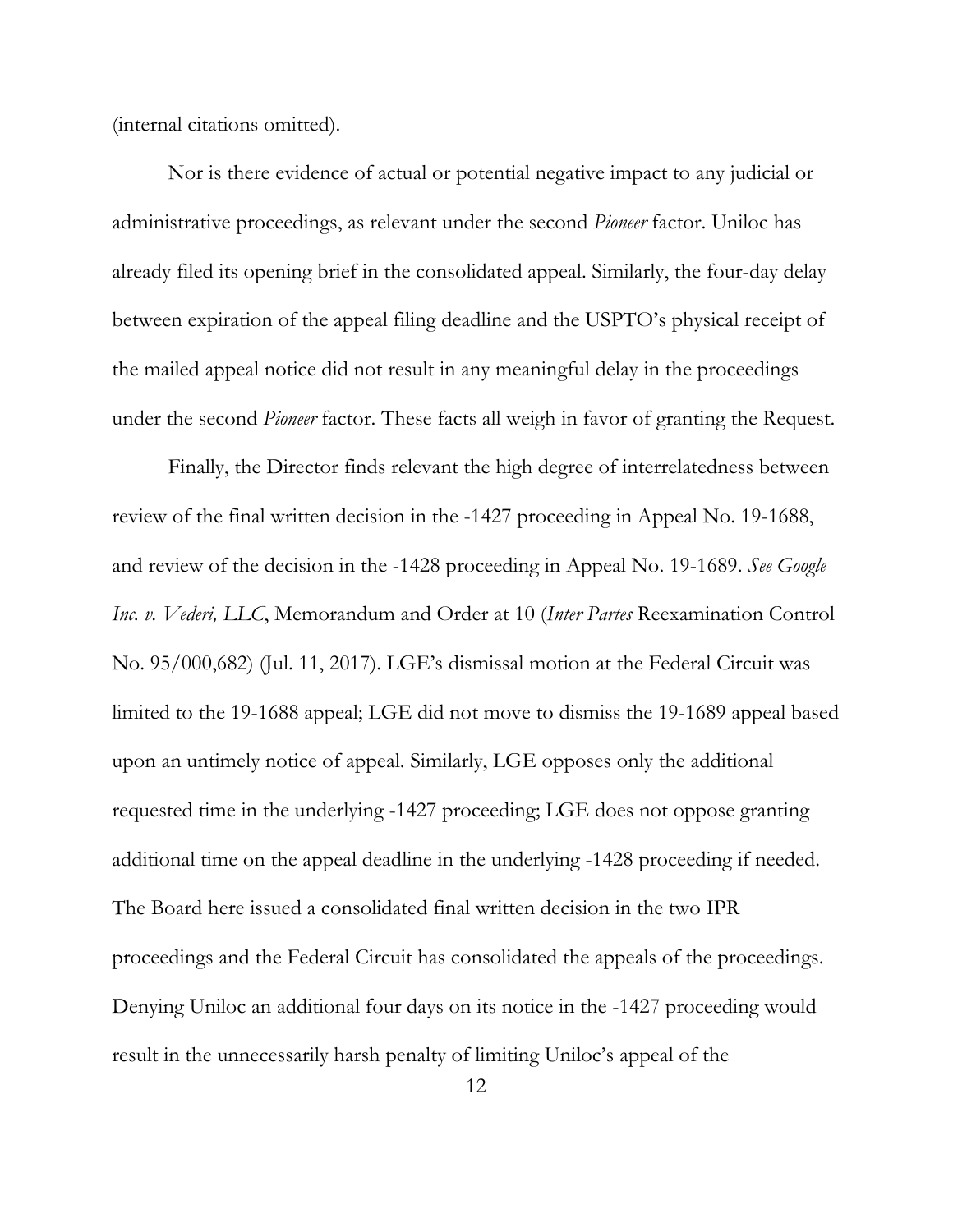consolidated Board decision only as it pertains to the -1428 proceeding. Similarly, denying the requested short extension could also create difficulties for the Federal Circuit to the extent it would have to disentangle one IPR from the other in its review of the Board's consolidated decision (assuming it can even be done). Further, denying the short requested extension would create the corollary legal oddity that the Federal Circuit's holding for the -1428 proceeding would not also apply to the -1427 proceeding despite the consolidated Board decision. The Director finds that these practical and administrative considerations further weigh in favor of granting the requested extension in the -1427 proceeding. *See Pioneer*, 507 U.S. at 395 (excusable neglect determination permits consideration of "all relevant circumstances").

LGE's arguments against finding "excusable neglect" are not persuasive. As an initial matter, LGE's Opposition operates under the incorrect standard for determining excusable neglect under USPTO Rule 90. LGE argues that the Federal Circuit has "taught" that "excusable neglect" is "neglect that a reasonably prudent person might manifest under the circumstances" and that Uniloc's conduct here fails that test. Opp. at 5 (citing *Walls v. Merit Sys. Prot. Bd.*, 29 F.3d 1578, 1582 (Fed. Cir. 1994)). However, the Federal Circuit in *Walls* merely parroted the Merit Systems Protection Board's standard about what the MSPB deemed "excusable neglect" under MSPB regulations. *Walls*, 29 F.3d at 1582 (discussing and citing *Alonzo v. Department of the Air Force*, 4 MSPB 262, 4 M.S.P.R. 180, 184 (1980)). Another agency's statement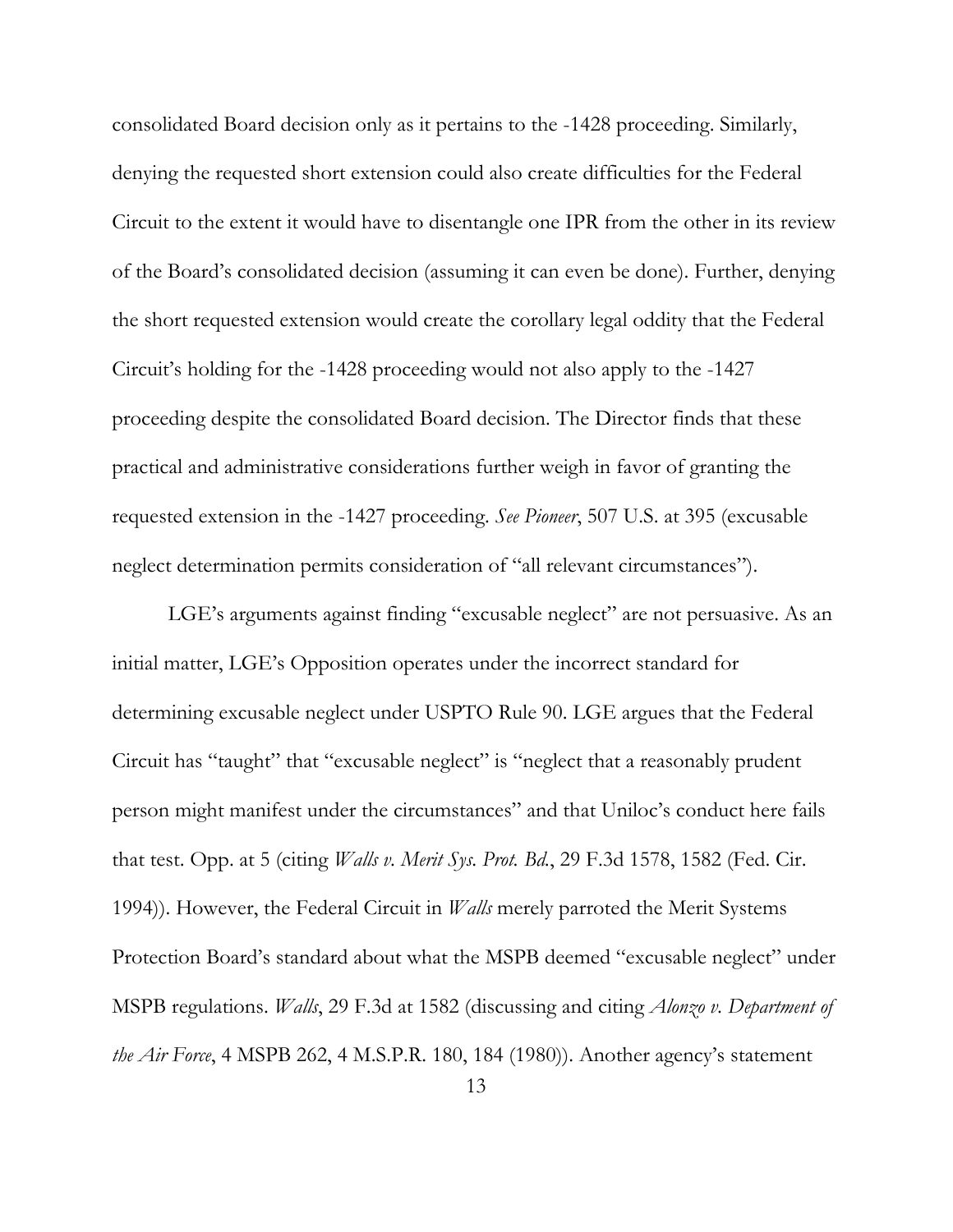about how it applies its regulations does not govern the USPTO's application of its regulations. Further, the *Alonzo* decision originally articulating the MSPB standard predates the Supreme Court's decision in *Pioneer*, which governs USPTO Rule 90. *Pioneer* has been generally understood to have "adopted a broader and more flexible test for excusable neglect" than the standard applied at the time. *Pincay v. Andrews*, 389 F.3d 853, 856 (9th Cir. 2004) (explaining that prior requirement of "extraordinary circumstances" in Ninth Circuit gave way to more equitable and flexible inquiry after *Pioneer*); *Pioneer*, 507 U.S. at 388-89 & n.3 (adopting more "flexible understanding" of excusable neglect to include more than simply "intervening circumstances beyond the party's control"). Similarly, *Walls* does not cite or discuss *Pioneer*.

LGE argues in its Opposition that Uniloc's reliance on *Mitsubishi* fails because the alleged attorney miscommunications in the two cases differ. *See* Opp. at 4-10. The fact that the miscommunication here may not have involved the same kind of language and distance barriers as in *Mitsubishi* does not foreclose finding that the circumstances here weigh in favor of finding "excusable neglect." As just one distinction, the relevant parties in *Mitsubishi* did not attempt to appeal on or before the deadline. By contrast, Uniloc not only made a determination to appeal before the deadline but also attempted to file its notice, a fact that makes Uniloc's argument under the third *Pioneer* factor stronger than Mitsubishi's, any differences in "miscommunications" aside.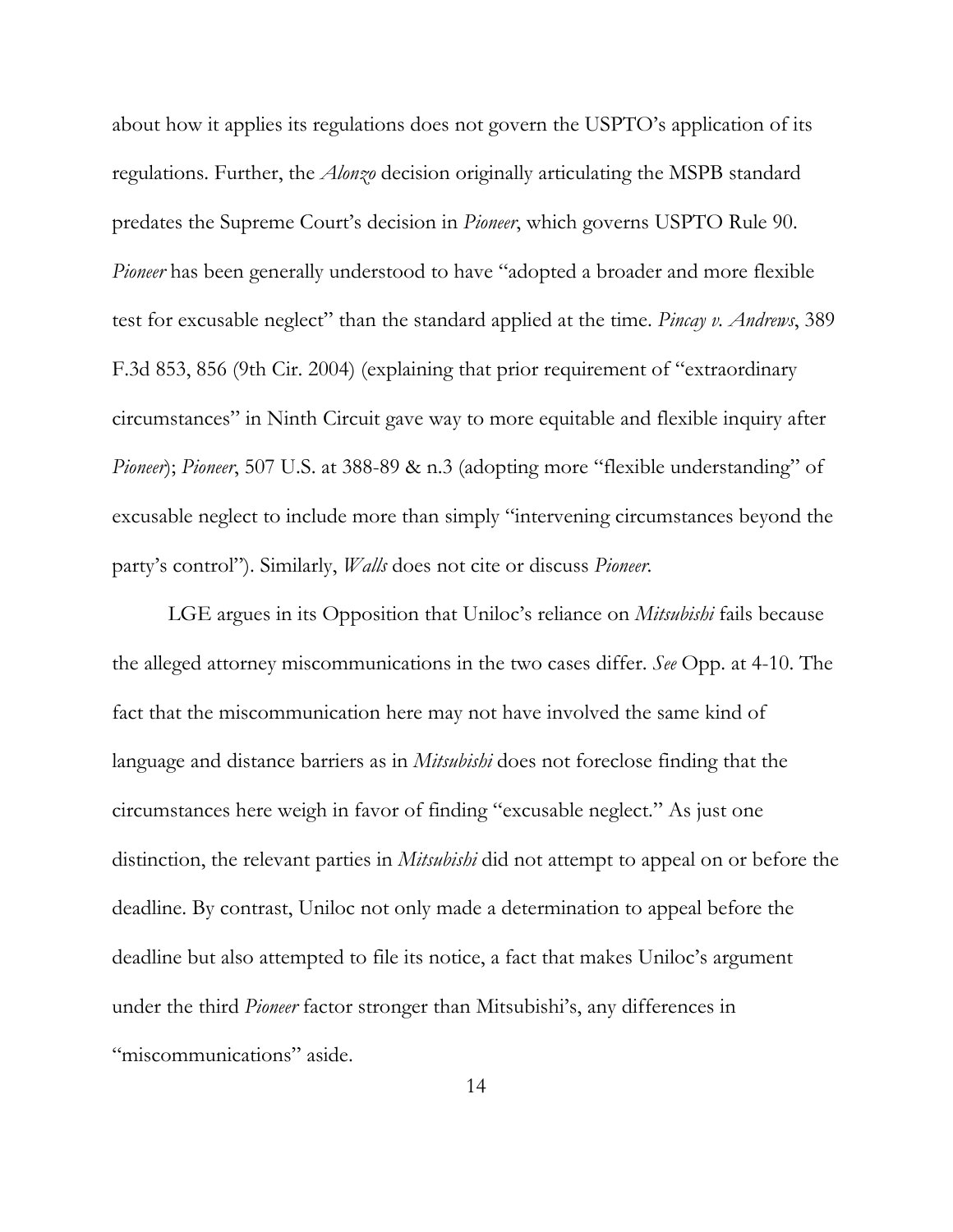LGE also argues that Uniloc's failure to appreciate USPTO regulations governing how to file the notices of appeal is just like the facts in *IpVenture II*, where a Rule 90 request for additional time was denied. *See* Opp. at 6 (discussing *IpVenture II* decision).6 The USPTO expects parties and their counsel to consult and comply with the correct regulations. That was a critical problem for IpVenture under the *Pioneer* factors in the decision relied upon by LGE. There, IpVenture attempted to seek rehearing of the Board decision, which, if timely, would have tolled its time to file a notice of appeal. However, IpVenture relied upon the wrong rehearing provision and filed its rehearing request out of time, resulting in an untimely appeal once filed. In rejecting IpVenture's argument that its neglect should be excused and it should receive an extension on its appeal deadline, the USPTO put significant weight on the fact that the Board there expressly directed counsel to the correct regulation governing requests for rehearing. However, IpVenture gave no indication that it consulted, or attempted to comply with, the pertinent regulations. Further, IpVenture's explanations for why it failed to consult or apply the correct

<sup>6</sup> LGE's Opposition references the August 19, 2016 time-extension-request decision in the *IpVenture v. FedEx inter partes* reexamination. Opp. at 6. However, the August 19, 2016 decision did not address the merits of IpVenture's request but instead dismissed the request for jurisdictional reasons. *See IpVenture, Inc. v. FedEx Corp.*, Memorandum and Order (Inter Partes Reexamination Control No. 95/001,896) (Aug. 19, 2016). The Director understands LGE to refer to the later *IpVenture II* decision, issued on April 4, 2017, which denied the requested relief on its merits under the *Pioneer* factors.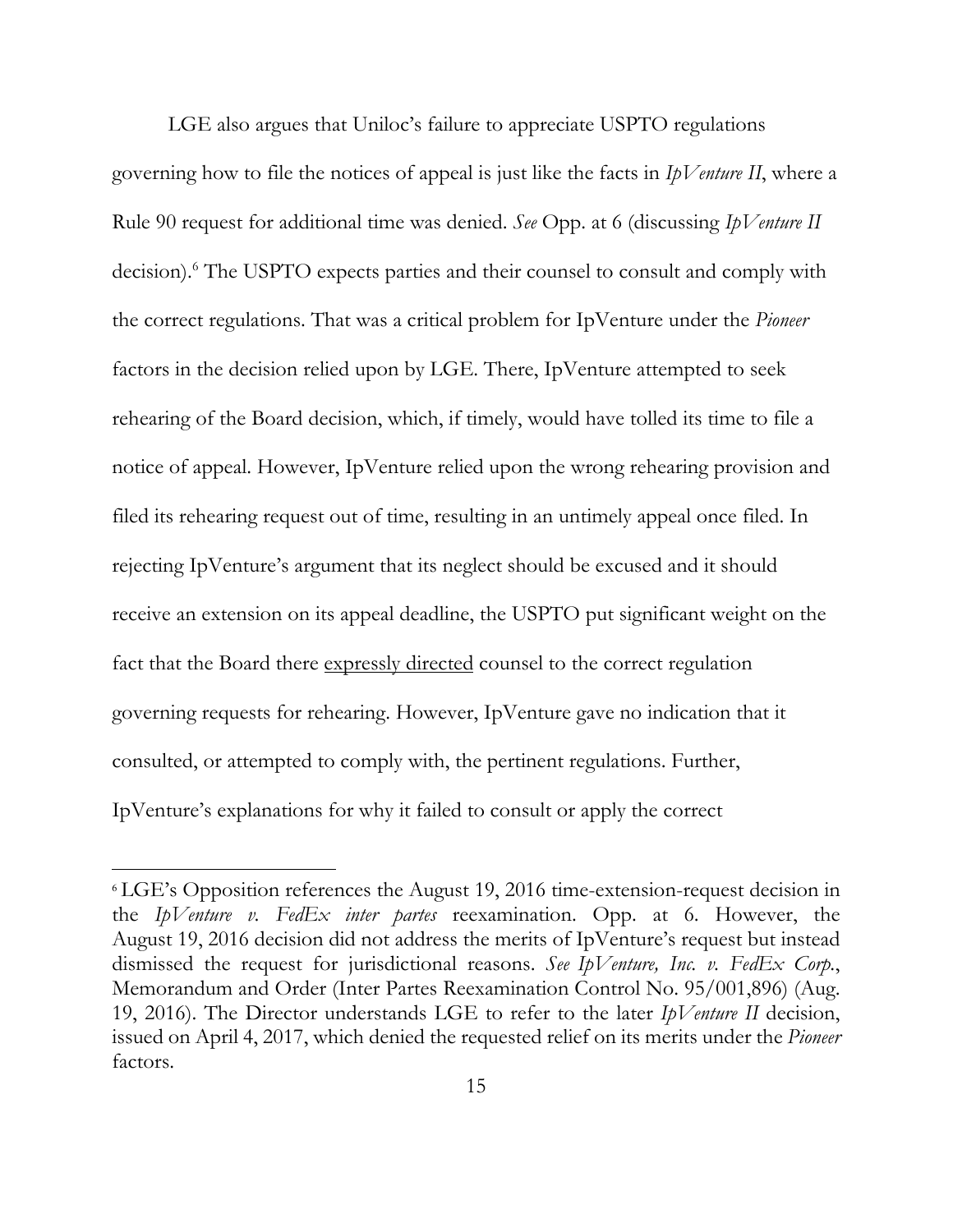unambiguous regulations in favor of applying an incorrect one were not reasonable. *IpVenture II* at 13. Those facts, coupled with other considerations, supported denying the extension requested there. Conversely, the facts here indicate that Uniloc consulted Rule 90 and, unlike IpVenture, attempted to timely file its notice of appeal. Uniloc's efforts, while not without fault, represent a critical difference from the facts in *IpVenture II*.

LGE's argument that Uniloc's failed filing of its appeal notice in the -1427 proceeding with the Board via E2E on March 21, 2019, was not "excusable neglect" confuses the inquiry. Opp. at 8-10. The "excusable neglect" inquiry here asks whether the failure to timely file a notice of appeal pursuant to 37 CFR  $\S$  90.2(a) with the Director "as provided in  $\int$  104.2 of this title" should be excused and additional time permitted to execute that filing. While the "copy of the notice of appeal [that] must also be filed" with the Board pursuant to CFR Part 41 or 42 (as relevant), referenced in Rule 90.2(a), can be relevant to the "excusable neglect" determination (including the need for additional time in the first instance), the failure to properly file the Board copy need not be "excusable neglect" as a standalone matter. That is true generally of the various possible relevant considerations in the "excusable neglect" determination, which asks whether a party's conduct, viewed collectively and in the context of all the *Pioneer* factors, warrants relief. Moreover, as relevant to the "excusable neglect" standard here, the Director finds that Uniloc's conduct as it relates to filing the Board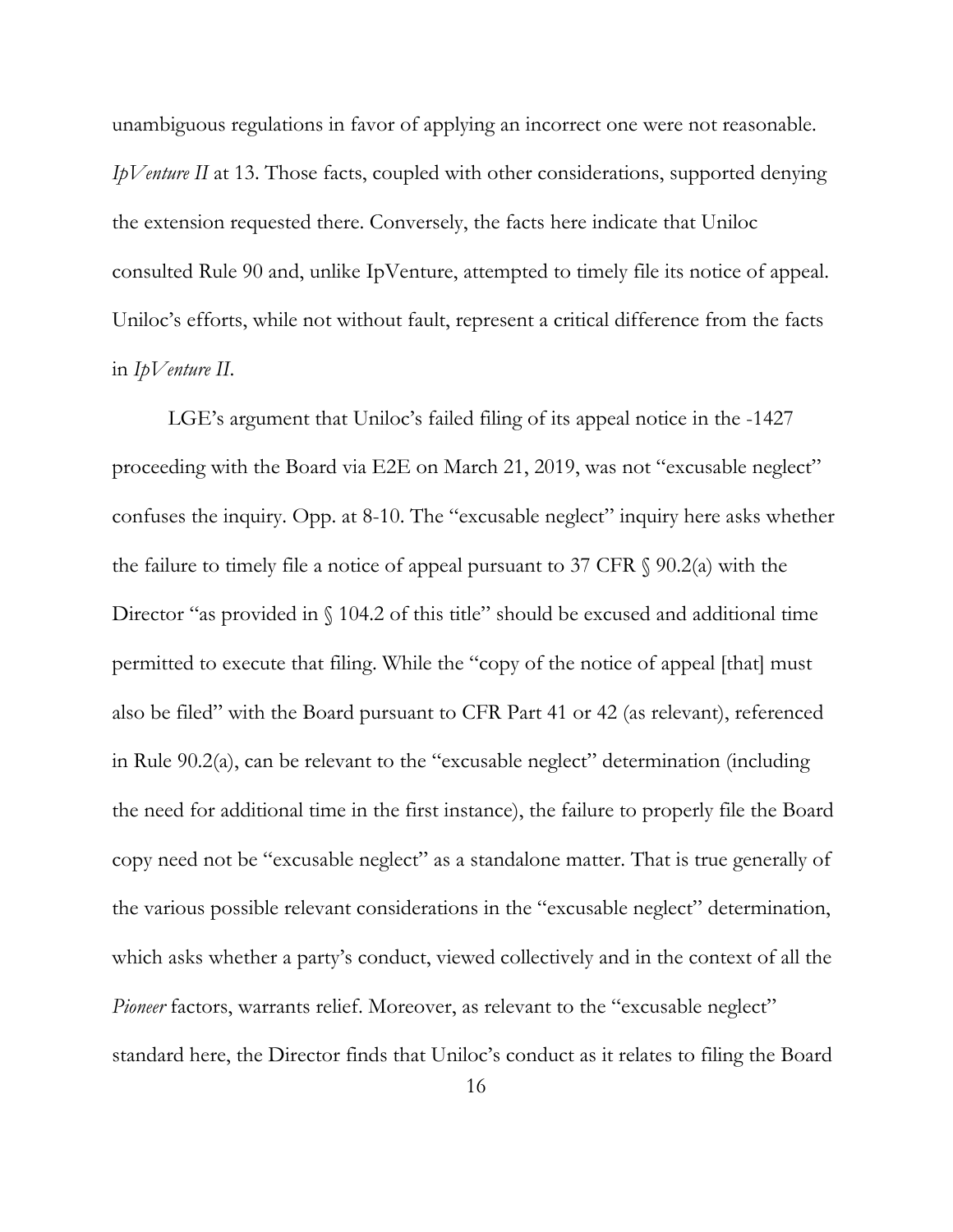courtesy copy in the -1427 proceeding weighs slightly in favor of granting the requested relief. As discussed above, the facts here indicate that Uniloc took reasonable efforts to comply with the instruction in Rule 90.2(a) to file a copy of the notice of appeal with the Board.

While LGE posits that Uniloc should have realized sooner that it failed to successfully file a copy of its notice of appeal with the Board and remediate it, Uniloc received an electronic notice from the USPTO in the -1427 proceeding that a notice of appeal had been filed on March 21, 2019. While that notice also indicated that no documents had been included in the submission, the electronic record indicates the March 21, 2019 submission did include a document—a copy of the decision being appealed. Thus, at bottom, the electronic system gave arguably inconsistent messages to Uniloc regarding their submission. *Cf. Pioneer*, 507 U.S. at 398 ("consider[ing] significant" that Bankruptcy Court order setting filing date was "outside the ordinary course in bankruptcy cases," causing confusion). The fact that Uniloc successfully filed a copy of the notice of appeal in the -1428 proceeding using the same procedures makes Uniloc's failure to recognize the apparent problem in the -1427 proceeding more reasonable. On balance, then, while Uniloc's attempts to file a copy of the notice of appeal with the Board proved unsuccessful, the circumstances surrounding Uniloc's efforts evince a good faith effort to comply with the requirement.

LGE also argues that Uniloc is not entitled to a waiver of 37 CFR § 1.10. *See*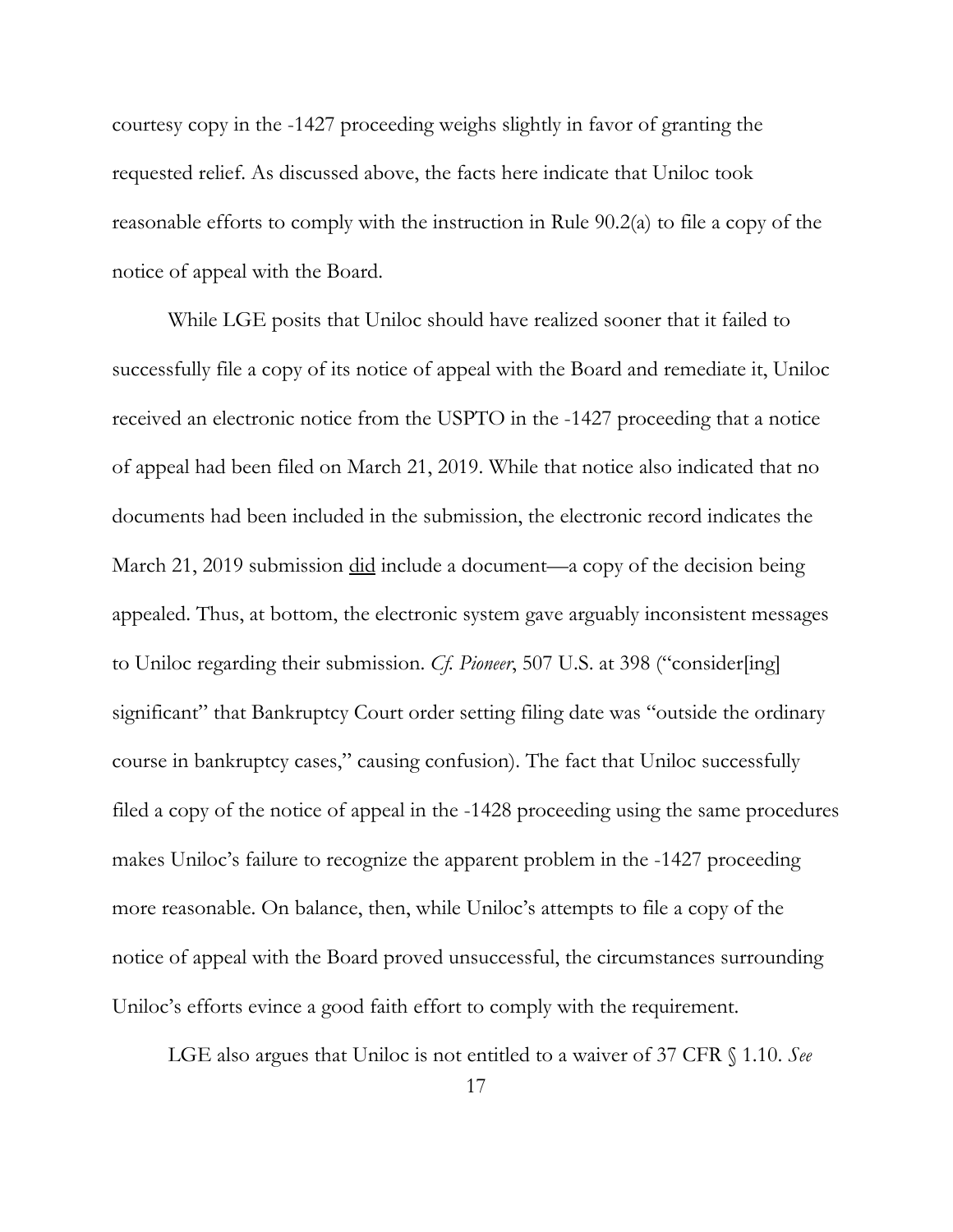Opp. 3-4 (citing MPEP § 513). The excusable neglect issue raised here pursuant to 37 CFR  $\S$  90.3(c) does not turn on, or otherwise require, waiving the provisions at 37 CFR § 1.10. Moreover, the discussion quoted by LGE from MPEP § 513 refers to requests for relief under 37 CFR § 1.183, which is not at issue here.

Thus, on balance, the Director finds that the considerations relevant under the *Pioneer* factors weigh in favor of granting a limited four-day extension on Uniloc's filing deadline in the -1427 proceeding, making March 25, 2019, Uniloc's filing due date. Uniloc's earnest attempts to comply with the pertinent requirements evidence good faith efforts to abide by pertinent regulations and requirements. And those efforts produced a docketed appeal known to all pertinent parties in which briefing has already begun. Toward that end, there is no evidence of prejudice to any proceeding or another party occasioned by Uniloc's notice-filing conduct. Uniloc's timely decision to appeal and related attempts to execute the filing in the -1427 proceeding does not show that it "flout[ed]" the filing deadline or USPTO regulations or otherwise ignored its responsibility to make a timely determination to appeal. *See Pioneer*, 507 U.S. at 388. Even if the third *Pioneer* factor weighed against finding excusable neglect, the weight of the remaining considerations would favor granting the requested extension. Because the USPTO received Uniloc's notice of appeal in the -1427 proceeding on March 25, 2019, the USPTO considers Uniloc's appeal timely in light of the granted extension.